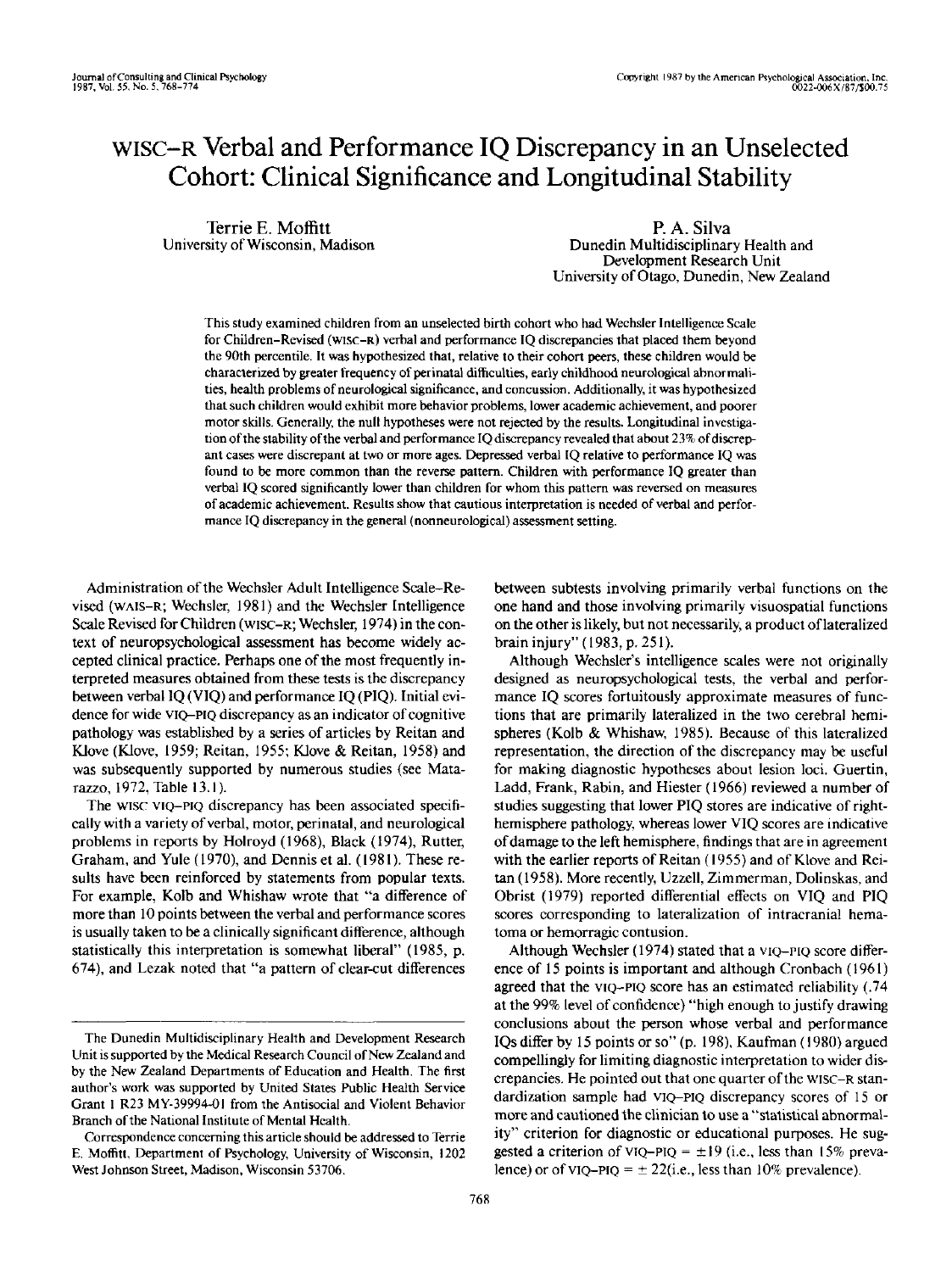Despite the widespread clinical practice of VIQ-PIQ score interpretation and despite its seemingly substantial research base, the validity of VIQ-PIQ score use as an indicator of cognitive dysfunction is controversial. Numerous studies have found no relation between VIQ-PIQ scores and a variety of sources of brain dysfunction or neuropathological states (Bortner, Hertzig, & Birch, 1972; Braun & Brane, 1971; Caputo, Edmonton, L'Abate, & Rondberg, 1963; Fedio & Mirsky, 1969; Pihl, 1968; Wallace & Cull, 1979). Other studies have found the direction of the VIQ-PIQ score discrepancy to have less lateralizing potential than previously thought (Dennis, 1985; Kane, Parsons, & Goldstein, 1985; Matarazzo, 1972; Russell, 1979; Todd, Coolidge. & Satz, 1977).

Rutter (1983) argued that "discrepancy indexes are of no value for the individual diagnosis of brain damage" (p. 190), basing his assertion primarily on the problem of differing base rates for brain damage and normality in the population. This assertion depends on the assumption that extreme VIQ-PIQ scores can be found in normal children. Are there significant numbers of normal children in the general population who show wide VIQ-PIQ score discrepancy? Or do most children who show large VIQ-PIQ score discrepancy have some (even if minor) history suggestive of possible central-nervous-system disorder?

Examination of the true rates of association of VIQ-PIQ scores with normal status and with compromised cognitive status due to acquired or congenital brain disorder requires study of an unselected sample of children. One such study (Bishop & Butterworth, 1980) investigated the relation between VIQ-PIQ score at two ages (4<sup> $1/2$ </sup> years and 8<sup> $1/2$ </sup> years) and perinatal history, reading disability, and childhood neurological disease in 139 children from a general medical practice. The study found only weak associations between reading problems, perinatal problems, and VIQ-PIQ score at one of the two test ages. However, only 3 children had VIQ-PIQ scores over 24 points, and perinatal and neurological measures were retrospective.

The present research examines the clinical significance of VIQ-PIQ scores longitudinally in the context of a large unselected birth cohort using prospective measures of perinatal problems and neurological disorder along with measures of possible central nervous system insult, academic abilities, and behavior problems temporally concurrent with repeated wisc-R assessments. As stated by Bishop and Butterworth (1980), we are interested not in whether children with known brain damage have elevated rates of wide VIQ-PIQ score discrepancy but in whether a statistically abnormal VIQ-PIQ score signals clinically abnormal status for a child from the general population. This study attempted to determine whether there is any justification for interpreting a wide VIQ-PIQ score discrepancy as presumptive evidence of possible brain dysfunction as defined by nervous system insult history, early neurological abnormality, or perinatal problems. It also asked whether abnormal VIQ-PIQ score discrepancy portends adverse consequences for children's academic, behavior, and motor-skill status.

#### Method

## *Subjects*

Subjects were children who were involved in the Dunedin (New Zealand) Multidisciplinary Health and Development Study. The cohort was fully described by McGee and Silva (1982). Briefly, the study longitudinally investigated the health, development, and behavior of a cohort of children born between April 1, 1972 and March 31. 1973 in Dunedin, New Zealand. Perinatal data were initially obtained, and when the children were traced at 3 years of age, 1,139 children were eligible for inclusion by their residence in the province of Otago. Of these. 1.037 (91%) were assessed, and thereafter assessments occurred every 2 years, with 991 children assessed at the age of 5 yeare, 954 children assessed at age 7, 955 children assessed at age 9, and 925 children assessed at age 11. McGee (1985) compared children who were lost to the study at each age with those who remained at age 11 and found no significant differences for social class or for a variety of cognitive (including the wisc-R) and behavioral variables. When compared with the New Zealand general population, the cohort was slightly biased toward higher socioeconomic status levels. The cohort was also predominantly of European descent and was underrepresentative of children from Polynesian background relative to their incidence in the New Zealand population.

#### *Measures*

The WISC-R was administered at the ages of 7,9, and 11 years according to standard protocol, except for the omission of the Comprehension and Picture Arrangement subtests because of time constraints on the assessment program. Verbal and performance IQs were prorated using the method recommended in the test manual (Wechsler, 1974). The PIQ was subtracted from the VIQ to obtain the VIQ-PIQ discrepancy score; a positive VIQ-PIQ means VIQ is greater than PIQ. and a negative score indicates the reverse pattern.

Behavior problems were assessed at the ages of 7, 9, and 11 years using the Rutter Behavior Problem Checklist Child Scale A for parents and Child Scale B for teachers (Rutter, Tizard, & Whitmore. 1970). The Burt Word Reading Test (Scottish Council for Research in Education, 1976) was administered at ages 7,9, and 11 as a word-recognition measure of reading skill. Spelling was evaluated at ages 9 and 1 1 by use of a 25-item spelling test (Silva, Smith, & Pcarce, 1984). At age 11, scores on the Progressive Achievement Tests (PAT) for reading comprehension, reading vocabulary, listening comprehension, and mathematics skills (Elley & Reid, 1969; Elley & Reid, 1971; Reid & Hughes. 1974) were available for 616 of the cohort children. These data were collected in a broader study of educational achievement, and no significant differences were found between the members of the sample cohort and children of the same age from the community at large (Silva. 1984). Motor skills were evaluated at ages 7 and 9 using the Basic Motor Ability Tests (BMAT), following the procedures described by Arnheim and Sinclair (1974). At age 11, motor skills were evaluated using a subset of the tasks found to be most discriminatory from previous assessments. These measures of behavior problems, academic achievement, and motor skills were selected for use with the cohort based on high estimates of reliability and validity cited in their respective references.

Perinatal data were recorded from the children's medical records shortly after birth. Silva, McGee, and Williams (1984) have listed the perinatal problems that were recorded. Children who had been characterized by one or more of these problems (e.g.. low birth weight for gestational age, twin status, low Apgar score) were designated as having a positive history of perinatal difficulty  $(n = 156)$ .

Early childhood neurological abnormalities were assessed by combining information from neurological examinations of the children that were conducted at birth and at the ages of 3 and 5 years. At birth, the infants were noted as having minor or major neurological abnormalities as a part of the perinatal medical examination. At 3 years of age, the children received a neurological examination comprising 40 items derived from the procedures described by Touwen and Prechtl (1970). Based on the results of this examination, children were divided into groups with no abnormalities or very mild abnormalities and groups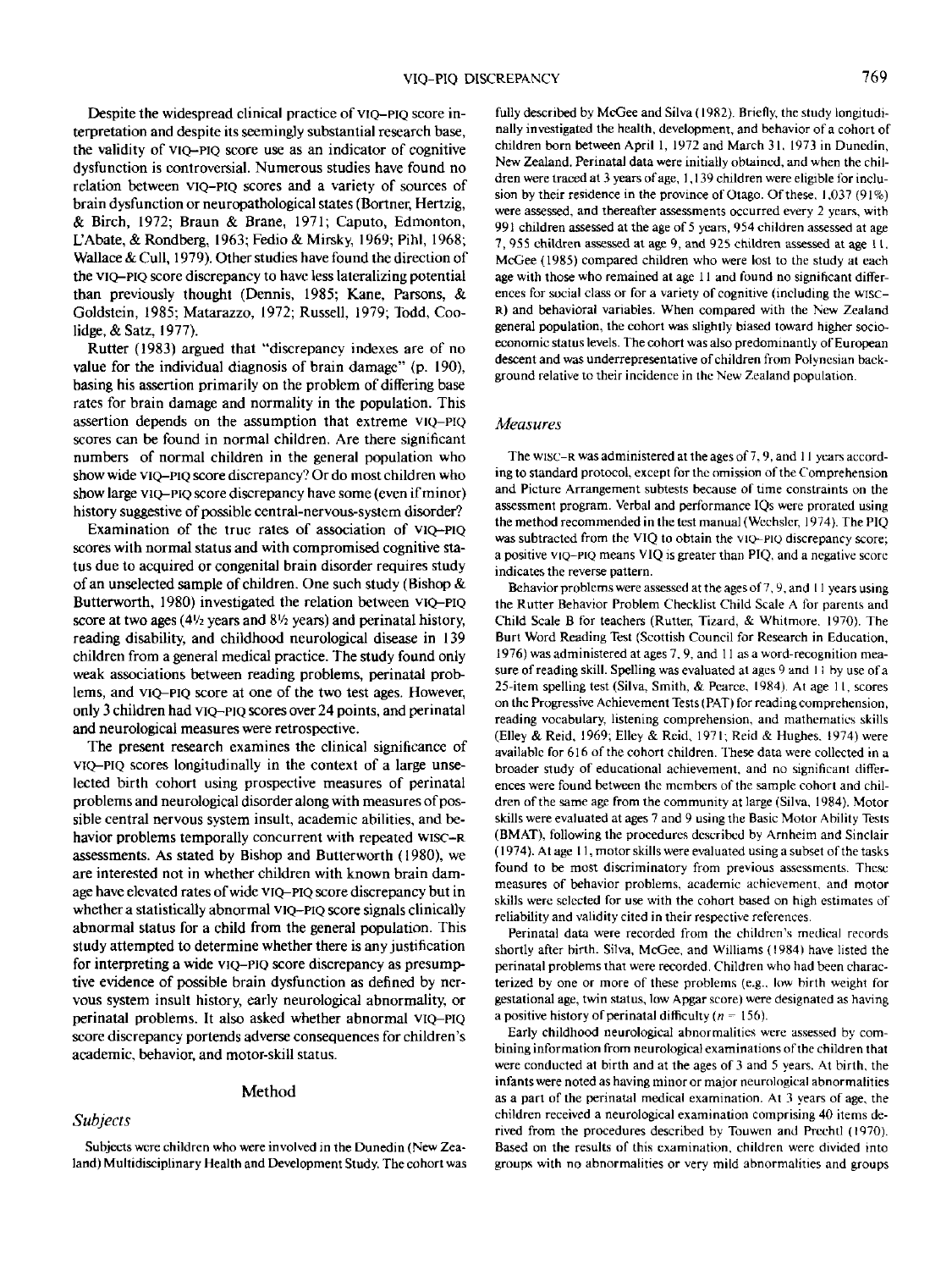with "fairly obvious neurological abnormalities but considered unlikely to have a major effect on functioning" or with "major neurological abnormalities associated with severe impairment of function" (Silva, 1976, p. 19.5). Using the same procedures, we examined 228 children from the sample for neurological abnormalities at the age of 5 years. With the use of 20% random sampling, we selected 181 children for repeat examination, and the 47 children who showed one or more signs at the age of 3 years were also included. Because gross neurological abnormalities were usually stable, the 5 children so affected at age 3 were not reexamined at age 5 (McGee, Clarkson, Silva, & Williams, 1982). Any child who showed more than four neurological signs at age 5 (25 of the 228) was designated by the first author as evidencing neurological abnormality. To combine the results from these three evaluations, any child with minor or major abnormalities at birth, with obvious or major abnormalities at age 3, or with four or more signs at age 5 was considered to have a positive history of early childhood neurological abnormality  $(n = 67)$ .

At each assessment age (3, 5, 7,9, and 11 years) mothers were asked to provide details on the accidental injuries experienced by their children that resulted in medical attention being sought (Langley, Silva, & Williams, 1981). From these pools of information, all reports of injury to the head were selected based on the following criteria: (a) the word *concussion* was specifically mentioned or two or more postconcussional symptoms (loss of consciousness; vomiting; blurred vision; clouded consciousness; severe headache; retrograde amnesia; or subsequent fatigue, drowsiness, or depression) were described and (b) the child was seen for emergency treatment at a hospital. The mothers' reports were retrospective over 2-year periods, and therefore they were subject to recall error. The reports from the ages of 9 and 11 years for children from the sample who lived in the catchment area of the Dunedin Public Hospital were checked for validity against hospital records of emergency room treatment and admission, and agreement was excellent. (Cases listed by the hospital that the mothers had failed to report were added to the data.) Frequency of the reported concussion cases showed 10 cases at the age of 3 years, 8 cases at age 5,12 cases at age 7,17 cases at age 9, and 24 cases at age 11. Several children had experienced concussion at more than one age; the total of those who had experienced concussion by age 11 was67.(The number of concussion cases varies across the WISC-R test ages because cases were only added to the analyses at ages subsequent to the date of the mother's report of injury.)

The last measure developed assessed health problems of neurological significance. Repeated medical examinations of the child and parental reports of the child's health were obtained systematically at the biyearly assessments. These sources and medical-record searches yielded documentation of severe health problems of this type for several children. These cases were selected by the first author based on a criterion of a clear record of neurological diagnosis or symptomatology by at least one physician. In all cases, the health problems were reported by more than one source or at more than one assessment age. Because the few cases of discrete syndromes could not support independent analysis, these cases were combined to form a single, dichotomously coded variable. Nineteen children had experienced a relatively severe head injury. For example, one girl who was struck by a motor vehicle at the age of 5 years continued to suffer a residual left hemiplegia, speech disorder, disinhibited social behavior, and grand mal seizures. Congenital syndromes that show neurological symptoms, such as cerebral palsy, Down's syndrome, and cortical blindness, characterized 17 children. Seizure disorders that required medication (febrile seizures were excluded) were recorded in 15 medical histories. Ten children were known to evidence obvious hemiplegias or strongly lateralized neurological findings. Major gross neurological abnormalities that had been assessed in early childhood characterized 14 children. Seven children were under the care of a physician for severe, longstanding migraine headaches. The cumulative number of subjects who showed significant neurological

health problems was 51. Many of these cases met more than one criterion for inclusion, such as the case previously described with severe head injury, hemiplegia, and seizure disorder. In addition, the number for this measure varied across the three wisc-R assessment ages because head injury cases were only added at the ages following the date of injury and because some of the most multiply handicapped children became less accessible for intelligence testing as they grew older. It is acknowledged that health problems that are not directly neurological (such as respiratory disease) may have implications for brain function, but these disorders were not considered because they did not meet the criterion for physician documentation of neurological symptomatology. Medications were not recorded systematically and, thus, were not used in case designation.

Because of the relatively large number of statistical analyses, the Bonferroni inequality (Grove & Andreason, 1982) was used to control for an inflated Type I error rate. For example, the six dependent measures at the age of 11 years that are reported in Table 3 were individually examined, and with  $\alpha = .05 \div 6 = .0083$ . This effectively held the overall Type I error rate for this family of measures to  $\alpha = .05$ .

#### **Results**

Statistical abnormality was defined to include VIQ-PIQ discrepancy scores beyond the 90th percentile in absolute value. The criterion yielded cut-off scores at the age of 7 years of 22 IQ points (94 children), at age 9 of 23 IQ points (88 children), and at age 11 of 24 IQ points (89 children). These scores at the 90th percentile rank are almost identical to those provided by Kaufman (1980) (full standardization sample, 22 IQ points; children of professional and technical workers, 23 IQ points). Two groups, VIQ-PIQ and comparison, were defined at each of the three test ages as either above or below the 90th percentile VIQ-PIQ scores.

The absolute value of the VIQ-PIQ score discrepancy (regardless of discrepancy direction) was not significantly correlated with WISC-R Full Scale IQ score at the age of 7 years *(r* = .028, *p >* .05), at age 9 *(r =* .048, *p >* .05), or at age 11 *(r =* .042,  $p$  > .05). Thus, VIQ-PIQ discrepancies were considered without reference to level of performance.

#### *Clinical Significance of VIQ-PIQ Score Discrepancies*

*Possible etiological factors.* It was hypothesized that VIQ-PIQ discrepant children would be characterized by a greater incidence of factors suggesting possible brain insult or disorder than would control children at each age. Table 1 provides comparison of the groups on four factors that are possibly associated with some level of brain dysfunction: perinatal problems, early childhood neurological abnormality, health problems of neurological significance, and concussion. The categorical nature of these possible etiological variables required the use of chisquare tests for significance of differences in group rates. The VIQ-PIQ score discrepancy was not associated with significantly elevated rates of any factor at any of the three ages.

*Possible sequelae.* It was hypothesized that VIQ-PIQ children would be characterized by a greater frequency, relative to control children, of problems in academic achievement, behavior, or motor skills. These three variables were assessed in scale format, which required the application of Student's  $t$  tests to the differences between group mean scores. Table 2 presents group mean scores and standard deviations for the possible se-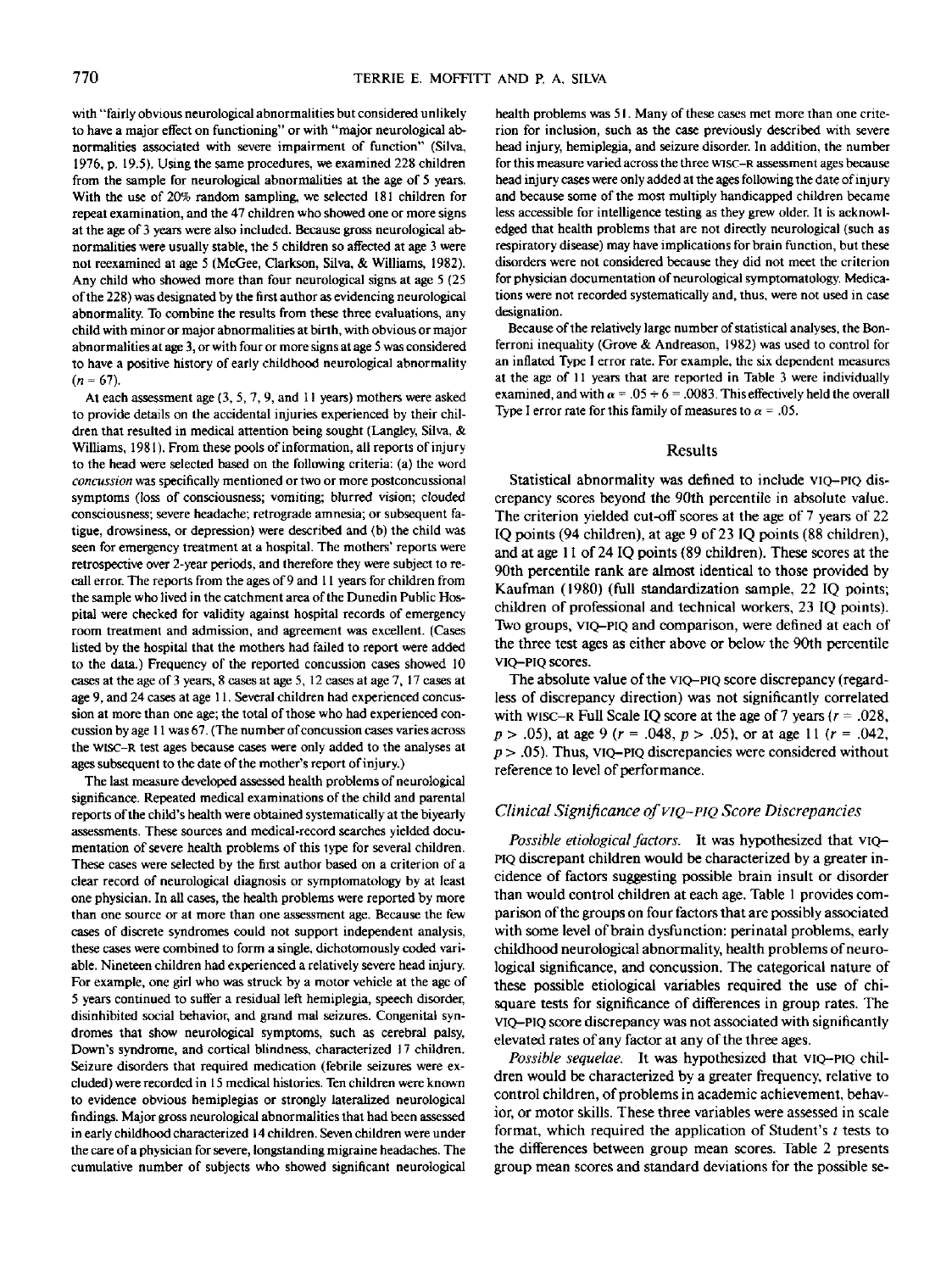## Table 1

*Group Percentages of Four Possible Central Nervous System Insult Indices for Children With and Without WISC-R VIQ-PIQ Discrepancy at Ages 7. 9, and 11*

| Variable                                           | VIQ-PIQ <sup>a</sup> | Comparison <sup>b</sup> |  |  |
|----------------------------------------------------|----------------------|-------------------------|--|--|
| Age 7                                              |                      |                         |  |  |
| Perinatal problems                                 | 2.3                  | 1.4                     |  |  |
| Early childhood neurological<br>abnormalities      | 0.7                  | 0.6                     |  |  |
| Health problems of neurological<br>significance    | 7.4                  | 6.1                     |  |  |
| Concussion                                         | 1,1                  | 3.3                     |  |  |
| Age 9                                              |                      |                         |  |  |
| Perinatal problems                                 | 1.7                  | 1.5                     |  |  |
| Early childhood neurological<br>abnormalities      | 0.7                  | 0.6                     |  |  |
| Health problems of neurological<br>significance    | 1.1                  | 7.2                     |  |  |
| Concussion                                         | 8.0                  | 4.0                     |  |  |
| Age 11                                             |                      |                         |  |  |
| Perinatal problems<br>Early childhood neurological | 2.1                  | 1.5                     |  |  |
| abnormalities                                      | 0.5                  | 0.6                     |  |  |
| Health problems of neurological<br>significance    | 5.6                  | 7.2                     |  |  |
| Concussion                                         | 5.6                  | 7.0                     |  |  |

*Note.* WISC-R = Wechsler Intelligence Scale for Children-Revised;  $VIQ$  = verbal IQ; PIQ = performance IQ. The VIQ-PIQ group was defined by scores beyond the 90th percentile at each age. Group sample sizes varied with each analysis because of missing data. Chi-square results were nonsignificant at *p =* .05.

• Approximate sample sizes were 94 at age 7, 88 at age 9, and 89 at age I I.

b Approximate sample sizes were 897 at age 7, 867 at age 9, and 836 at age II.

quelae of large VIQ-PIQ score discrepancy. No significant group differences were found for mean number of behavior problems, as rated by teachers or parents, at any of the three ages. At the age of 7 years, Burt reading scores, the only measure of academic achievement, were not significantly different for the two groups. Similarly, no significant group differences emerged at age 9 for reading or spelling. At age 11, the VIQ-PIQ children had significantly lower scores than control subjects on two measures of oral reading vocabulary. The groups were also compared on motor skills tasks administered at ages 7, 9, and 11, but no significant group differences were found for any age.

In summary, several possible factors were considered that might have served as etiological bases for the VIQ-PIQ score discrepancy, but none were found to differentiate the VIQ-PIQ group from the control group. Perinatal problems, early neurological abnormalities, concussion, and other health problems of likely neurological significance did not characterize the VIQ-PIQ subjects in elevated rates. Possible adverse sequelae for VIQ-PIQ subjects were also examined. No group differences at any age were found in behavior or motor skills problems, but problems with reading did differentiate the groups at age 11.

## *Direction of the VIQ-PIQ Discrepancy*

Cases with VIQ-PIQ scores above the 90th percentile were not found to be evenly distributed in direction of the discrepancy. At the age of 7 years, 61% of the 94 VIQ-PIQ children had PIQ scores greater than VIQ scores. At age 9, 62% of the 88 VIQ-PIQ subjects showed this pattern with depressed VIQ scores. At age 11, 85% of the 89 VIQ-PIQ group members had PIQ scores higher than their VIQ scores.

Within the VIQ-PIQ cases al each age, VIQ greater than PIQ and PIQ greater than VIQ groups were compared on the same indicators of clinical significance reported previously in order to investigate whether one directional pattern or the other was more likely to be associated with any of the possible etiological or adverse sequelae factors. At no age were VIQ greater than PIQ scores or PIQ greater than VIQ scores found to be differentially associated with rate of concussion, health problems of neurological significance, early childhood neurological abnormalities, or perinatal problems. All chi-square values were non-

#### Table 2

| Mean Group Scores for Behavioral, Academic, and Motor |
|-------------------------------------------------------|
| Problems for Children With and Without VIO-PIO        |
| Discrepancy at Ages 7, 9, and 11                      |

| Variable                         | VIQ-PIQ |         | Comparison |      |
|----------------------------------|---------|---------|------------|------|
|                                  | M       | SD      | М          | SD   |
|                                  | Age 7   |         |            |      |
| Teachers' report of behavior     |         |         |            |      |
| problems                         | 2.0     | 2.0     | 1.8        | 1.8  |
| Parents' report of behavior      |         |         |            |      |
| problems                         | 9.8     | 6.3     | 8.8        | 5.5  |
| <b>Burt Word Reading</b>         | 29.5    | 16.2    | 29.5       | 12.9 |
| <b>BMAT Motor Z score</b>        | $-0.1$  | 0.7     | 0.0        | 0.5  |
|                                  | Age 9   |         |            |      |
| Teachers' report of behavior     |         |         |            |      |
| problems                         | 7.5     | 5.5     | 8.1        | 5.4  |
| Parents' report of behavior      |         |         |            |      |
| problems                         | 3.8     | 4.7     | 4.3        | 5.1  |
| <b>Burt Word Reading</b>         | 54.1    | 19.6    | 53.8       | 19.0 |
| Spelling                         | 9.9     | 6.0     | 10.4       | 6.1  |
| <b>BMAT Motor Z score</b>        | 0.1     | 0.5     | 0.0        | 0.5  |
|                                  | Age 11  |         |            |      |
| Teachers' report of behavior     |         |         |            |      |
| problems                         | 4.1     | 4.9     | 3.8        | 5.0  |
| Parents' report of behavior      |         |         |            |      |
| problems                         | 6.8     | 4.9     | 7.1        | 5.4  |
| <b>Burt Word Reading</b>         | 66.6    | $18.2*$ | 73.1       | 20.3 |
| Spelling                         | 14.3    | 5.5     | 15.9       | 5.7  |
| <b>PAT Reading Comprehension</b> | 44.4    | 28.0    | 51.9       | 28.1 |
| PAT Reading Vocabulary           | 40.8    | $28.0*$ | 51.6       | 27.4 |
| PAT Listening Comprehension      | 44.2    | 29.4    | 52.3       | 27.4 |
| <b>PAT Mathematics</b>           | 43.0    | 27.0    | 46.8       | 26.5 |
| <b>BMAT Motor Z score</b>        | 0.0     | 0.6     | $_{0.0}$   | 0.6  |

*Note.* VIQ = verbal **IQ;** PIQ = performance **IQ.** BMAT = **Basic** Motor Ability **Tests; PAT** = Progressive Achievement Tests. The VIQ-PIQ group **was** defined by scores beyond the 90th percentile **al** each age. \* *p <* .05 according to **(-test** results.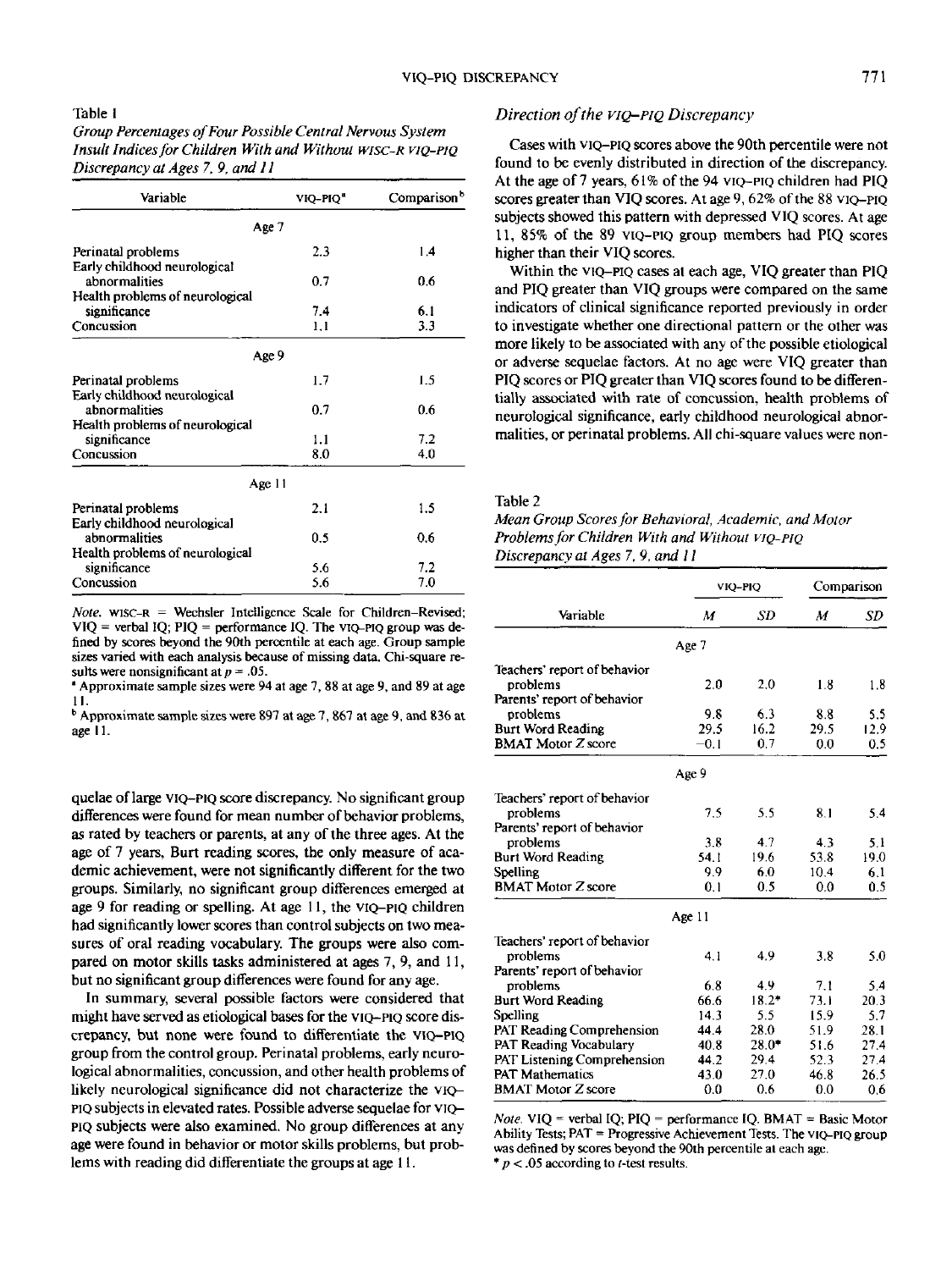Table 3 *Mean Academic Achievement Scores of Groups With V1Q Greater Than PIQ and PIQ Greater Than VIQ Patterns at Ages 7, 9, and 11*

| Variable                    | VIO > PIO |         | PIO > VIO |      |
|-----------------------------|-----------|---------|-----------|------|
|                             | М         | SD      | M         | SD   |
| Age 7                       |           |         |           |      |
| <b>Burt Word Reading</b>    | 38.4      | $16.7*$ | 23.9      | 13.3 |
| Age 9                       |           |         |           |      |
| <b>Burt Word Reading</b>    | 66.9      | $20.4*$ | 46.4      | 14.6 |
| Spelling                    | 13.4      | $5.9*$  | 7.8       | 5.2  |
| Age 11                      |           |         |           |      |
| <b>Burt Word Reading</b>    | 80.4      | $17.0*$ | 64.3      | 17.4 |
| Spelling                    | 17.0      | 5.6     | 13.9      | 5.4  |
| PAT Reading Comprehension   | 82.3      | $21.5*$ | 38.6      | 24.0 |
| PAT Reading Vocabulary      | 75.4      | $28.0*$ | 35.6      | 24.2 |
| PAT Listening Comprehension | 80.6      | 23.8*   | 38.2      | 25.9 |
| <b>PAT Mathematics</b>      | 71.6      | $27.9*$ | 38.6      | 24.1 |

*Note.* VIQ = verbal IQ; PIQ = performance IQ. PAT = Progressive Achievement Tests. The VIQ-PIQ group was denned by scores beyond the 90th percentile at each age.

 $* p < .05$  according to *t*-test results.

significant. Similarly, at none of the three ages was the direction of VIQ-PIQ discrepancy differentially associated with teacher or parent reports of behavior problems or with motor skills. In contrast, the PIQ greater than VIQ pattern was markedly associated with poor academic achievement at all three ages. Academic-achievement-scale mean scores for the two directional VIQ-PIQ groups are presented in Table 3. Tests of reading, spelling, and mathematics all yielded mean scores for the PIQ greater than VIQ group at a standard deviation below the mean for the VIQ greater than PIQ group.

In summary, at each of three test ages, depressed VIQ scores relative to PIQ scores was the most frequent pattern among children whose VIQ-PIQ discrepancy scores were beyond the 90th percentile in extremity. This pattern, although not notably associated with any of the possible brain disorder factors available for this study, was strongly associated with deficits in academic achievement.

## *Stability of VIQ-PIQ Discrepancy Across Ages*

Repeated wisc-R testing at 2-year intervals presented an opportunity to examine longitudinally the stability of the VIQ-PIQ discrepancy. The VIQ-PIQ discrepancy scores between test ages were positively correlated, with temporally adjacent test ages having slightly higher correlations. At the ages of 7 and 9 years, the VIQ-PIQ yielded Pearson  $r = .52$  ( $p < .01$ ); at ages 9 and 11, the VIQ-PIQ scores yielded Pearson  $r = .62$  ( $p < .01$ ); and at ages 7 and 11, the VIQ-PIQ yielded  $r = .50$  ( $p < .01$ ). Despite these reasonably high correlations, the majority of children whose VIQ-PIQ scores were beyond the 90th percentile at one age did not maintain such a large discrepancy at the next age (or had not evidenced extreme VIQ-PIQ discrepancy at the previous age), a finding in close agreement with Bishop and Butterworth (1980). Of the VIQ-PIQ subjects at age 7, 21% remained in the VIQ-PIQ group at age 9. Twenty-five percent of the original 88

children still maintained VIQ-PIQ scores of between 16 and 23 IQ points at age 9 and, therefore, maintained a notable amount of VIQ-PIQ discrepancy, although this amount was not sufficient to meet the 90th percentile criterion for 9-year-olds. This rate of relative stability, nevertheless, reveals that more than half of the extreme VIQ-PIQ 7-year-olds had VIQ-PIQ scores well within normal limits by age 9. The percentages of children who remained stable and children who normalized VIQ-PIQ status between ages 9 and 11 were almost identical to those described between ages 7 and 9.

It is possible that the children whose extreme VIQ-PIQ scores remained relatively stable over the 2-year time periods in this study were distinct in some ways from children with unstable discrepancy scores. A criterion of having been in the VIQ-PIQ group at more than one age (7 and 9, 9 and 11,7 and 11, or all three ages) yielded 49 cases. The ratio of VIQ greater than PIQ to PIQ greater than VIQ among these stable cases was similar to that reported earlier for the individual test ages; about 75% of the 49 stable VIQ-PIQ cases showed the PIQ greater than VIQ pattern. Eighteen children evidenced VIQ-PIQ scores beyond the 90th percentile across all three ages, and 17 of these were cases with the PIQ greater than VIQ pattern. Therefore, although neither pattern seemed more likely to remain stable across age levels, the depressed VIQ pattern did appear to remain stable across more ages, that is, for a longer period of time.

The 49 stable cases were compared with the remaining VIQ-PIQ cases (nonstable VIQ-PIQ cases with wisc-R data from three test ages were combined,  $n = 168$ ) to examine the hypothesis that stable VIQ-PIQ cases can be distinguished by their etiological histories or by some adverse sequelae. Stable VIQ-PIQ cases were not significantly different from nonstable cases in rates of perinatal problems, early neurological abnormalities, health problems of neurological significance, or concussion. Neither were the two groups different in mean motor skills scores obtained at any age.

Both parents and teachers had reported an average of more behavior problems for the stable VIQ-PIQ children than for the nonstable group at all three ages, but no differences were significant. Mean academic achievement scores for the stable group were lower than those for the nonstable group at all three ages as well. These differences were significant only for the Burt Reading Test at age 11,  $t(206) = 3.27$ ,  $p < .01$ , and for the PAT test of reading vocabulary at age 11,  $t(139) = 2.81$ ,  $p < .01$ .

On the whole, VIQ-PIQ discrepancy did not remain a stable characteristic across childhood. Cases in which VIQ-PIQ discrepancy was maintained for 2 or more years had a preponderance of the PIQ greater than VIQ pattern, as did nonstable cases, and this pattern appeared to remain stable for more years than the reverse pattern. Stable cases did not seem to be distinguished by possible etiological-disorder factors, but they were distinguished by a marginally greater number of academic problems.

#### Discussion

This investigation tested the hypothesis that a statistically abnormal VIQ-PIQ score signals clinically abnormal status in neurological history, behavior, or achievement for a child from the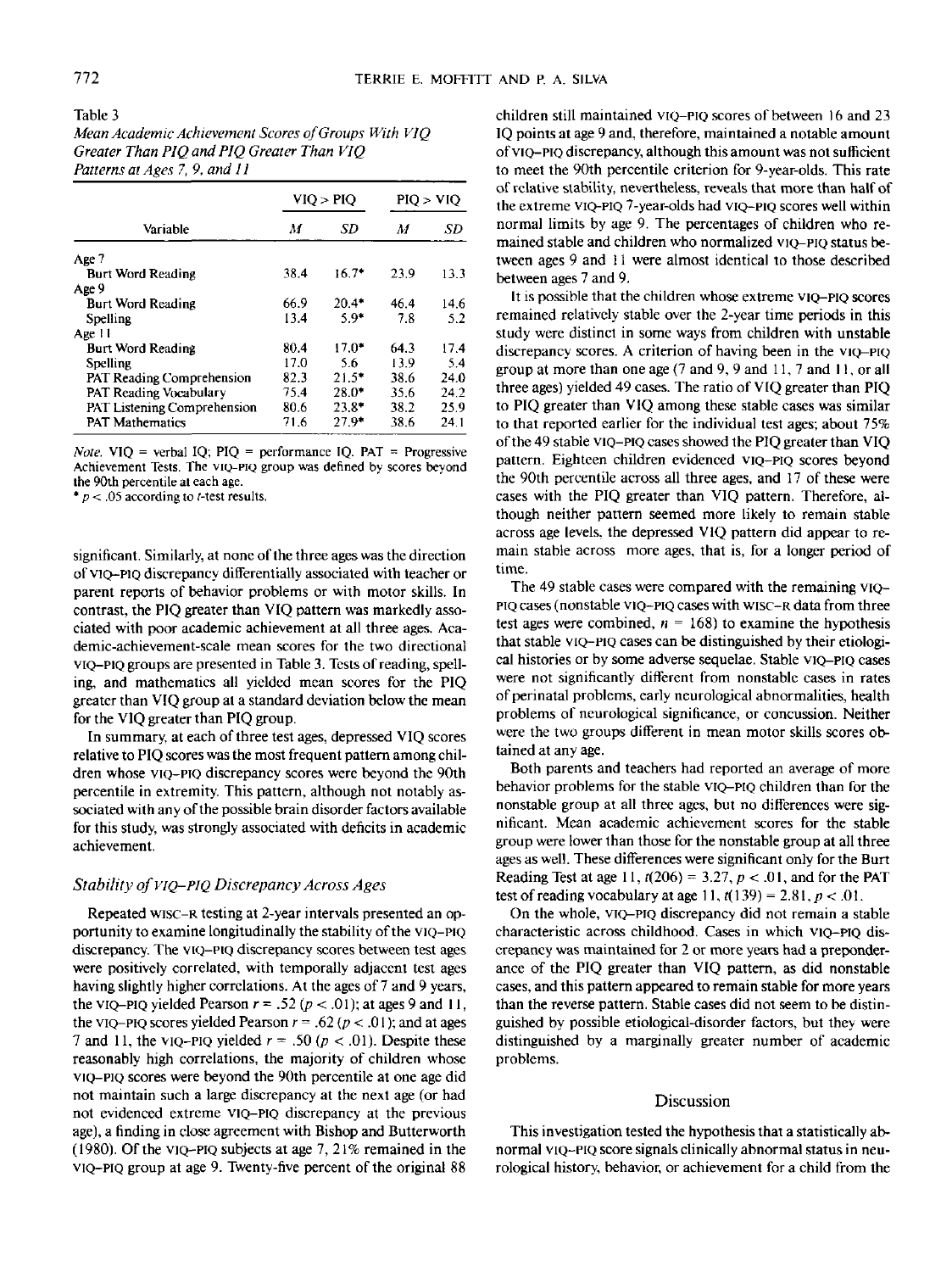general population. Several variables, both prospective and concurrent, were examined that might have served as etiological contributors to cognitive dysfunctions that produce a wide VIQ-PIQ discrepancy. Neither perinatal difficulties, early childhood neurological abnormalities, health problems of neurological significance, nor concussion proved to be more prevalent among children with VIQ-PIQ discrepancy than among children without such discrepancy. Prospective collection of the data for these etiological variables had the advantage of reducing error and bias. Nevertheless, a disadvantage was that the data were not deliberately collected for the purpose of this investigation. More-detailed medical histories may have allowed finer distinctions in determining caseness, especially regarding histories of concussion and of health problems such as congenital disorders or epilepsy. More-inclusive criteria for caseness may have yielded different results. On the other hand, less-detailed and less-reliable historical information than that used in this study often comes to the desk of a psychologist requested to assess a child.

The VIQ-PIQ discrepant cases were also examined for elevated rates of difficulties that may develop from the types of cognitive deficits that yield a VIQ-PIQ discrepancy. Neither behavior problems nor motor problems were found to significantly relate to VIQ-PIQ scores. The primary finding is that a pattern of PIQ greater than VIQ scores was notably associated with relatively poor academic achievement at the ages of 7, 9, and 11 years. Because PIQ greater than VIQ scores was also a more frequent and a longer lasting pattern than VIQ greater than PIQ scores, the potential for its use as a flag for academic difficulties has gained interest. Satz (1976) and Bryant and Bradley (1985) have provided excellent discussions of the association of depressed VIQ with learning disability.

The relatively greater frequency of the PIQ greater than VIQ pattern at all three ages was an unexpected finding. It is, of course, possible that this prevalence pattern is unique to New Zealand children. However, several verbal WISC-R items were altered for local relevance (e.g., "Who discovered New Zealand?"), making it unlikely that the prevalence of depressed verbal scores is the result of inordinate item difficulty. In fact, New Zealand children scored an average of 5 WISC-R IQ points higher than American children, and this score elevation was found for the Verbal and Performance subtests alike (Silva, 1982).

Results from Russell (1979) and Dennis (1985) on the IQ effects of distinct brain damage loci and disease processes have suggested that, in general, VIQ is depressed by left hemisphere damage, whereas PIQ is depressed by both right hemisphere and central or diffuse damage. The specificity of this VIQ effect suggests that depressed VIQ should be the less frequent discrepancy pattern. Indeed, Kolb and Whishaw (1985) stated that "it is rare to obtain a relatively low verbal IQ, and its appearance should not be ignored" (p. 674). Relatively low VIQ was not the rare pattern in this sample. Thus, the PIQ greater than VIQ pattern may be a useful lateralizing sign among well-documented clinical cases, but it does not seem to be a good discriminator for less clear-cut cases from the general population.

The VIQ-PIQ score discrepancy did not remain a stable characteristic across childhood for the majority of children studied. The absence of such stability was predicted from the clinical literature, wherein the VIQ-PIQ score discrepancy is described as an acute effect of brain insult (Bishop & Butterworth, 1980; Levin, Benton, & Grossman, 1982; Pihl, 1968; Russell, 1979). Nevertheless, in this sample, a noticeable number of children (about 5% of the total cohort) did maintain wide VIQ-PIQ discrepancies for at least 2 years or more, and this pattern was maintained in the absence of any documented cerebral insult or disease process. Therefore, although a wide VIQ-PIQ discrepancy has been shown to be acutely associated with brain insult in studies of clinical cases (e.g., Dennis, 1985), a wide VIQ-PIQ discrepancy cannot be used clinically as a presumptive indicator of brain disorder of recent onset.

The results of this investigation support Rutter's (1983) assertion that VIO-PIO discrepancies are of doubtful diagnostic value given the differential base rates of brain disorder and VIQ-PIQ discrepancy in the population. Previous studies of clinical cases have shown VIQ-PIQ discrepancy to be acutely associated with brain insult and PIQ greater than VIQ scores to be the rarer of the two possible discrepancy patterns. In contrast, the present study of an unselected cohort found about 23% of VIQ-PIQ cases to retain the VIQ-PIQ discrepancy for at least 2 years and found PIQ greater than VIQ scores to be the most common pattern. These contrasts suggest that the VIQ-PIQ discrepancy in the general population is not the same sign that it is in patients with documented brain disorder. It is probably not advisable to interpret the VIQ-PIQ discrepancy in a general, judicial, or educational setting as one might interpret it in a neurological setting. As a general rule, the VIQ-PIQ discrepancy might best be interpreted as an adjunct to "other measures of mental functions that have been examined within the context of the patient's life experiences, current psychosocial situation, and the medical history" (Lezak, 1983, p. 253).

## References

- Arnheim, D., & Sinclair, W. (1974). *The clumsy child.* St. Louis, MO: Moshy
- Bishop, D. V. M., & Butterworth, G. E. (1980). Verbal-performance discrepancies; Relationship to birth risk and specific reading retardation. *Cortex, 16,* 375-389.
- Black, F W. (1974). wise Verbal-performance discrepancies as indicators of neurological dysfunction in pediatric patients. *Journal of Clinical Psychology, 30,* 165-167.
- Bortner, M., Hertzig, M. E., & Birch, H. G. (1972). Neurological signs and intelligence in brain-damaged children. *Journal oj Special Education, 6,* 325-333.
- Braun, J. S., & Brane, M. (1971). Comparison of performance of children with dysrhythmia Grade 1 and normal EEG on psychological tests. Proceedings of the 79th Annual Convention of the American Psy*chological Association, 6,* 457-458.
- Bryant, P.. & Bradley, L. (1985). *Children's reading problems.* Oxford, England. Blackwell.
- Caputo, D. V., Edmonton, W. E., L'Abate, L., & Rondberg, S. R. (1963). Type of brain damage and intellectual functioning in children. *Journal of Consulting Psychology, 27,* 1984.
- Cronbach, L. J. (1961). *Essentials of psychological testing* New York: Harper *&* Row.
- Dennis, M. (1985). Intelligence after early brain injury: II. IQ scores of subjects classified on the basis of medical history variables. *Journal of Clinical and Experimental Neuropsychohgy, 7,* 555-576.
- Dennis, M., Fitz, C. R.. Netley, C. T., Sugar. J., Harwood-Nash.